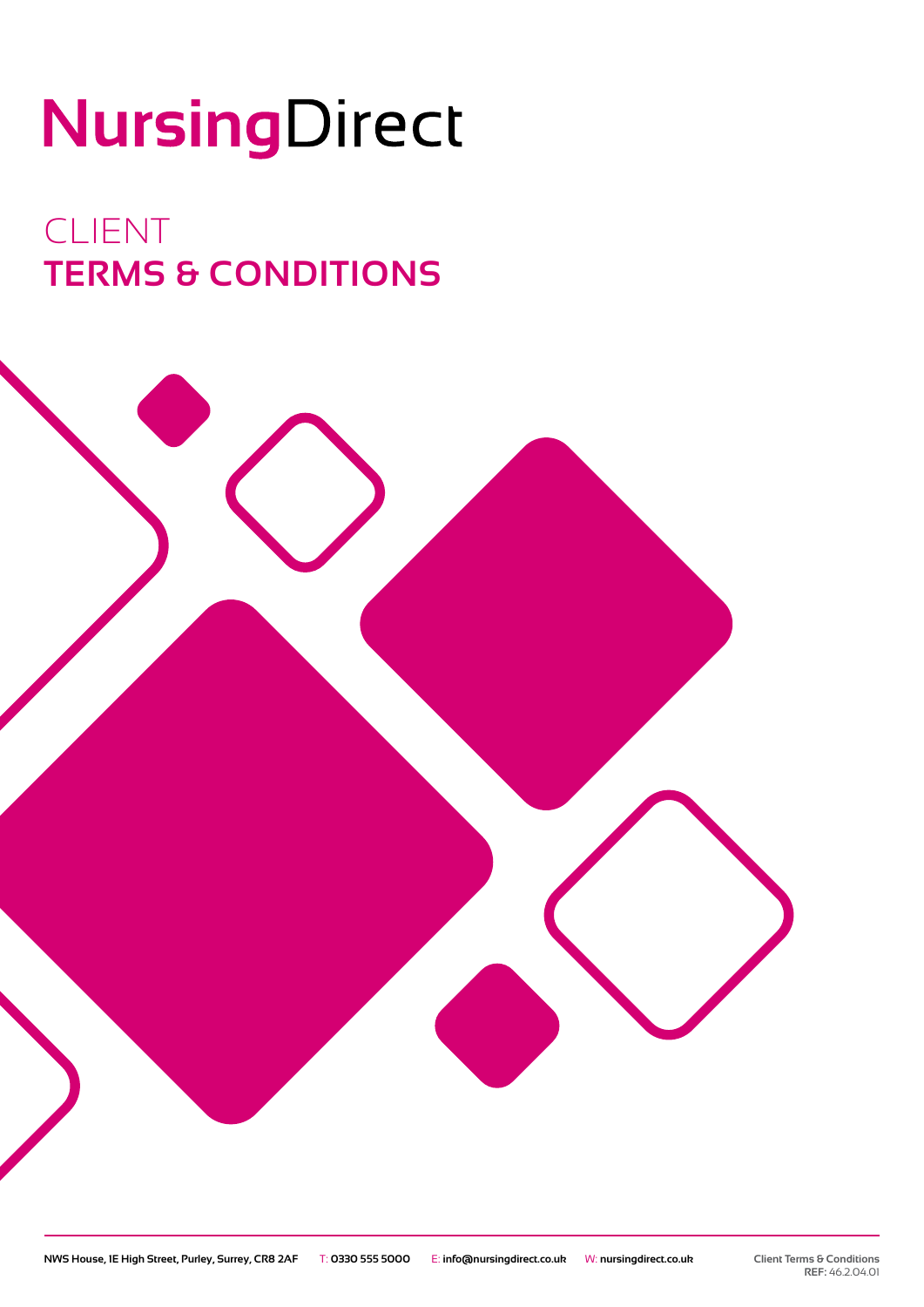# CLIENT TERMS & CONDITIONS (EFFECTIVE 1ST JUNE 2015)

**NURSING DIRECT LTD TERMS OF BUSINESS FOR THE PROVISION OF TEMPORARY STAFF IN THE COURSE OF EMPLOYMENT BUSINESS.**

# **1. DEFINITIONS**

In these Terms of Business the following definitions apply:

#### **"AFFILIATE"**

Means in relation to the Client, any subsidiary or holding company of the Client or any subsidiary of any such holding company;

#### **"ASSIGNMENT"**

Means each period during which the Temporary Worker is supplied to render services to a Client;

#### **"AGENCY WORKERS REGULATIONS"**

Means the Agency Workers Regulations 2010

#### **"AWR CLAIM"**

Means any complaint or claim to a tribunal or court made by or on behalf of the Temporary Worker against the Client and/or the Employment Business for any breach of the Agency Workers Regulations

#### **"CALENDAR WEEKS"**

Means any period of seven days starting with the same day as the first day of the Initial Assignment;

#### **"CLIENT"**

Means the person, firm or corporate body together with any Affiliate to whom the Temporary Worker is supplied or introduced;

#### **"COMPARABLE EMPLOYEE"**

Means an employee of the Client who:

- (a) Works for and under the supervision of the Client and is engaged in the same or broadly similar work as the Temporary Worker having regard, where relevant, to whether the employee and the Temporary Worker have a similar level of qualification and skill; and
- (b) Works or is based at the same establishment as the Temporary Worker or, where there is no comparable employee working or based at that establishment who satisfies the requirements of (a) above, works or is based at a different establishment and satisfies those requirements

#### **"EMPLOYMENT BUSINESS"**

Means Nursing Direct Ltd whose registered office is at NWS House, 1E High Street, Purley, Surrey CR8 2AF;

#### **"ENGAGES/ENGAGED/ENGAGEMENT"**

Means the engagement, employment or use of the Temporary Worker directly by the Client or any third party or through any other employment business on a permanent or temporary basis, whether under a contract of service or for services; an agency, license, franchise or partnership arrangement; or any other engagement; directly or through a limited company of which the Temporary Worker is an officer or employee;

#### **"INTRODUCTION DATE"**

The date the Employment Business Introduced the Temporary Worker to the Client;

#### **"INTRODUCTION"**

Means (i) the Client's or any third party's interview of a Temporary Worker in person or by telephone, following the Client's instruction to the Employment Business to supply a Temporary Worker; or (ii) the passing to the Client or any third party of a curriculum vitae or information which identifies the Temporary Worker and

#### **"INTRODUCED"**

Shall be construed accordingly;

# **"INITIAL ASSIGNMENT"**

Means:

- (a) The relevant Assignment; or
- (b) If, prior to the relevant Assignment:
	- (i) The Temporary Worker has worked in any assignment in the same role with the relevant Client as the role in which the Temporary Worker works in the relevant Assignment; and
	- (ii) The relevant Qualifying Period commenced in any such assignment, that assignment (an assignment being (for the purpose of this defined term) a period of time during which the Temporary Worker is supplied by one or more Temporary Work Agencies to the relevant Client to work temporarily for and under the supervision and direction of the relevant Client.

#### **"QUALIFYING PERIOD"**

Means 12 continuous Calendar Weeks during the whole or part of which the Temporary Worker is supplied by one or more Temporary Work Agencies to the relevant Client to work temporarily for and under the supervision and direction of the relevant Client in the same role as further defined in Regulation 7 of the Agency Workers Regulations;

#### **"RELEVANT PAY"**

Means any sum payable including any fee, bonus, commission, holiday pay, or other emoluments as further defined in Regulation 6 of the Agency Workers Regulations

# **"RELEVANT PERIOD"**

Means the later of the period of eight weeks after the last working day of the Assignment; or the period of 14 weeks after the first working day of the Assignment. When determining the first working day of the Assignment, any previous supply of the Temporary Worker to the Client which occurred more than 42 calendar days before the current Assignment shall not be taken in to account;

#### **"RELEVANT TERMS AND CONDITIONS"**

Means terms and conditions relating to: Relevant Pay; the duration of working time; night work; rest periods; rest breaks; and annual leave that are ordinarily included in the contracts of employees or workers (as appropriate) of the Client whether by collective agreement or otherwise and including (for the avoidance of doubt and without limitation) such terms and conditions that have become contractual by virtue of custom and practice, including copies of all relevant documentation.

#### **"REMUNERATION"**

Includes base salary or fees, guaranteed and/or anticipated bonus and commission earnings, allowances, inducement payments, the benefit of a company car and all other payments and taxable (and, where applicable, non-taxable) emoluments payable to or receivable by the Temporary Worker for services rendered to or on behalf of the Client or any third party. Where a company car is provided, a notional amount of benefit will be added to the salary in order to calculate the Employment Business' fee;

#### **"TEMPORARY WORK AGENCY"**

Means a person engaged in the economic activity, public or private, whether or not operating for profit, and whether or not carrying on such activity in conjunction with others, of: supplying individuals to work temporarily for and under the supervision and direction of hirers; or paying for, or receiving or forwarding payment for, the services of individuals who are supplied to work temporarily for and under the supervision and direction of hirers.

Notwithstanding paragraph (b) of this definition a person is not a Temporary Work Agency if the person is engaged in the economic activity of paying for, or receiving or forwarding payments for, the services of individuals regardless of whether the individuals are supplied to work for hirers. For the purpose of this definition, a "hirer" means a person engaged in economic activity, public or private, whether or not operating for profit, to whom individuals are supplied, to work temporarily for and under the supervision and direction of that person

#### **"TEMPORARY WORKER"**

Means as defined in Regulation 3 (the meaning of an agency worker) of the Agency Workers Regulations;

#### **"TRANSFER FEE"**

Means the fee payable in accordance with clause 8.2 below and Regulation 10 of the Conduct of Employment Agencies and Employment Businesses Regulations 2003.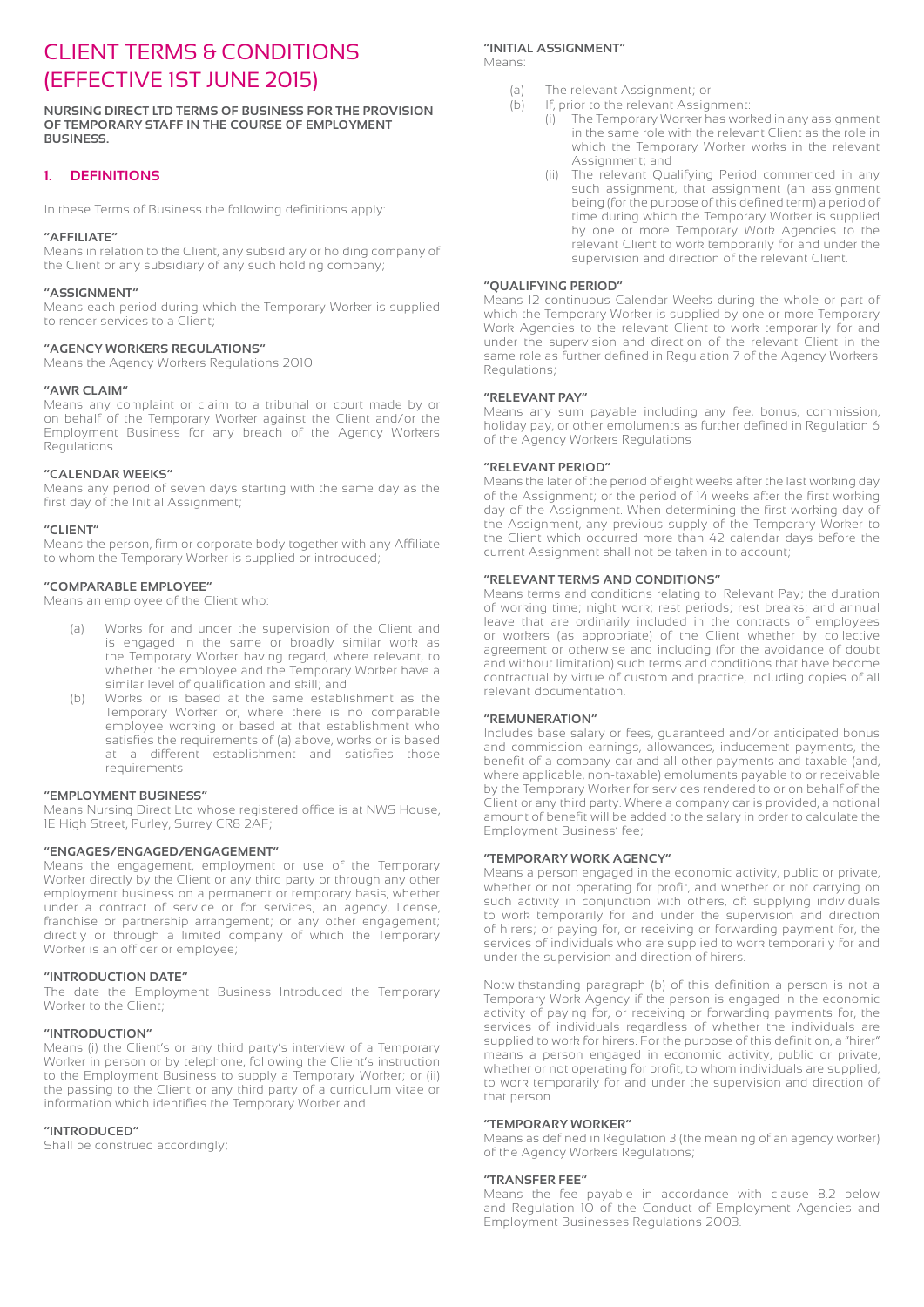#### **"WORKING DAY"**

Means every day excluding Saturday, Sunday and public or Bank holidays in England;

#### **"WORKING TIME REGULATIONS"**

Means the Working Time Regulations 1998. Unless the context otherwise requires, references to the singular include the plural. The headings contained in these Terms are for convenience only and do not affect their interpretation.

# **2. THE CONTRACT**

- 2.1 These Terms constitute the contract between the Employment Business and the Client for the supply of the Temporary Worker's services by the Employment Business to the Client and are deemed to be accepted by the Client by virtue of an Introduction and/or Engagement of the Temporary Worker or the passing of any information about the Temporary Worker to the Client and/or any third party at the request of the Client.
- 2.2 These Terms contain the entire agreement between the parties and unless otherwise agreed in writing by a director of the Employment Business, these Terms prevail over any terms of business or purchase conditions put forward by the Client.
- 2.3 No variation or alteration to these Terms shall be valid unless the details of such variation are agreed between the Employment Business and the Client and are set out in writing and a copy of the varied terms is given to the Client stating the date on or after which such varied terms shall apply.
- 2.4. Each Assignment shall be deemed a separate contract by the Client to purchase services on these Terms.

# **3. CHARGES**

- 3.1 The Client agrees to pay such hourly or daily charges of the Employment Business as shall be notified to and agreed with the Client. The hourly charges are calculated according to the number of hours worked by the Temporary Worker (to the nearest quarter hour) and comprise mainly the Temporary Worker's pay but also include the Employment Business' commission calculated as a percentage of the Temporary Worker's pay, employer's National Insurance contributions, working time directive and any travel, hotel or other expenses as may have been agreed with the Client or, if there is no such agreement, such expenses as are reasonable.
- 3.2 VAT will be charged on invoices where applicable and at the prevailing rate. The Employment Business reserves the right to recover additional VAT on an invoice even if already paid by the client where new guidance or legislation is issued by HMRC pertaining to a change in VAT status or application. In cases where VAT is repayable back to the client then this will be repaid upon receipt by the Employment Business from HMRC.
- 3.3 The charges are invoiced to the Client on a weekly basis and are payable by the Client within 14 days of the date of invoice. The Employment Business reserves the right to charge interest on a daily basis on any overdue amounts in accordance with the Late Payment of Commercial Debts (Interest) Act 1998.
- 3.4 The Client shall endorse the time sheet pertaining to each Assignment on a weekly basis or at the end of the Assignment (if completed before the end of the week). The Client shall be solely responsible to ensure that all timesheets are accurate and properly endorsed by the Client's authorised representative and shall be deemed conclusive acceptance of the Services provided by the Temporary Worker and shall be payable without reference to any other services provided or due to be provided by the Employment Business. The Employment Business may exclusively rely on the timesheets when determining the Remuneration and fee due to the Employment Business.
- 3.5 Should the Client need to cancel a booking then the Client shall use reasonable endeavours to notify the Employment Business of its wish to cancel a particular booking at least two (2) hours before such Agency Worker is due to commence the assignment. If the Client fails to provide the Employment Business with such notice then the Client shall be liable to pay the Employment Business 50 percent of the value of the first booked shift at the Contract Price (as a genuine pre-estimate of the losses incurred by the Employment Business in such circumstances) related to the provision of those particular Services. If the Client

 fails to provide the Employment Business with such notice specified above and the Agency Worker arrives at the Client's premises to commence the delivery of the Services and that Agency Worker is no longer required by the Client, the Client shall be liable to pay the Employment Business 100 percent of the value of the first booked shift at the Contract Price (as a genuine pre-estimate of the losses incurred by the Employment Business in such circumstances) related to the provision of those particular Services.

- 3.6 It is the responsibility of the client to specify a banding of nurse on the booking request. If this is not specified or unclear then General nurses will be provided at Band 5 level, Critical care nurses (inc ITU, A&E, NICU, PICU & Paeds) will be provided at Band 6 level, Midwives at Band 6 and mental health nurses at Band 5.
- 3.7 Without prejudice to the provisions for the accrual of interest on unpaid invoiced amounts in accordance with clause 3.3 above, should the Client dispute an invoice, the Client must notify the Employment Business immediately in writing or in any event within 14 days of the date of the invoice. If the Employment Business does not receive such notification from the Client within the specified period, the Client shall pay the full amount of the invoice.
- 3.8 Where the Client disputes part of an invoice, the undisputed part shall be paid by the Client.
- 3.9 There are no rebates payables in respect of the charges of the Employment Business.
- 3.10 The Client agrees to pay the Transfer Fees in accordance with clause 8 and 9.
- 3.11 The Client agrees to indemnify the Employment Business against all costs and expenses incurred in recovering monies due to the Employment Business by the Client in any event.
- 3.12 The Client hereby waives all and any future claims and rights of set off against any payment for Services provided or any payment due under this agreement and agrees to pay the charges due to the Employment Business and all other amounts regardless of any equity, set off or cross-claim on the part of the Client against the Employment Business.
- 3.13 The Employment Business reserves its right to vary its charges for Services. The amended charge rate shall be effective upon the Client being given 30 days written notice stating the cause and manner of calculation of the new charge.
- 3.14 In addition to the charges calculated in accordance with this clause 3, the Client will pay the Employment Business:
	- 3.14.1 An amount equal to any bonus that the Client awards to the Temporary Worker in accordance with clause 6.13 immediately following any such award and the Employment Business will pay any such bonus to the Temporary Worker. For the avoidance of doubt, the Client will also pay, if applicable, any employer's National Insurance Contributions and the Employment Business's commission on the bonus (calculated using the same percentage rate as that used under the Original Agreement) in addition to any bonus payable to the Temporary Worker;
	- 3.14.2 An amount equal to any paid holiday leave to which the Temporary Worker is entitled under the Working Time Regulations and, where applicable, the Agency Workers Regulations and which is accrued during the course of a Assignment; and
	- 3.14.3 Any other amounts relating to the Relevant Terms and Conditions to which the Temporary Worker will be entitled under the Agency Workers Regulations, where applicable.
- 3.15 The Employment Business reserves the right to vary the charges under the Original Agreement agreed with the Client by giving written notice to the Client:
	- 3.15.1 In order to comply with any additional liability imposed by statute or other legal requirement or entitlement, including but not limited to the Agency Workers Regulations; and/or
	- 3.15.2 If there is any variation in the Relevant Terms and Conditions.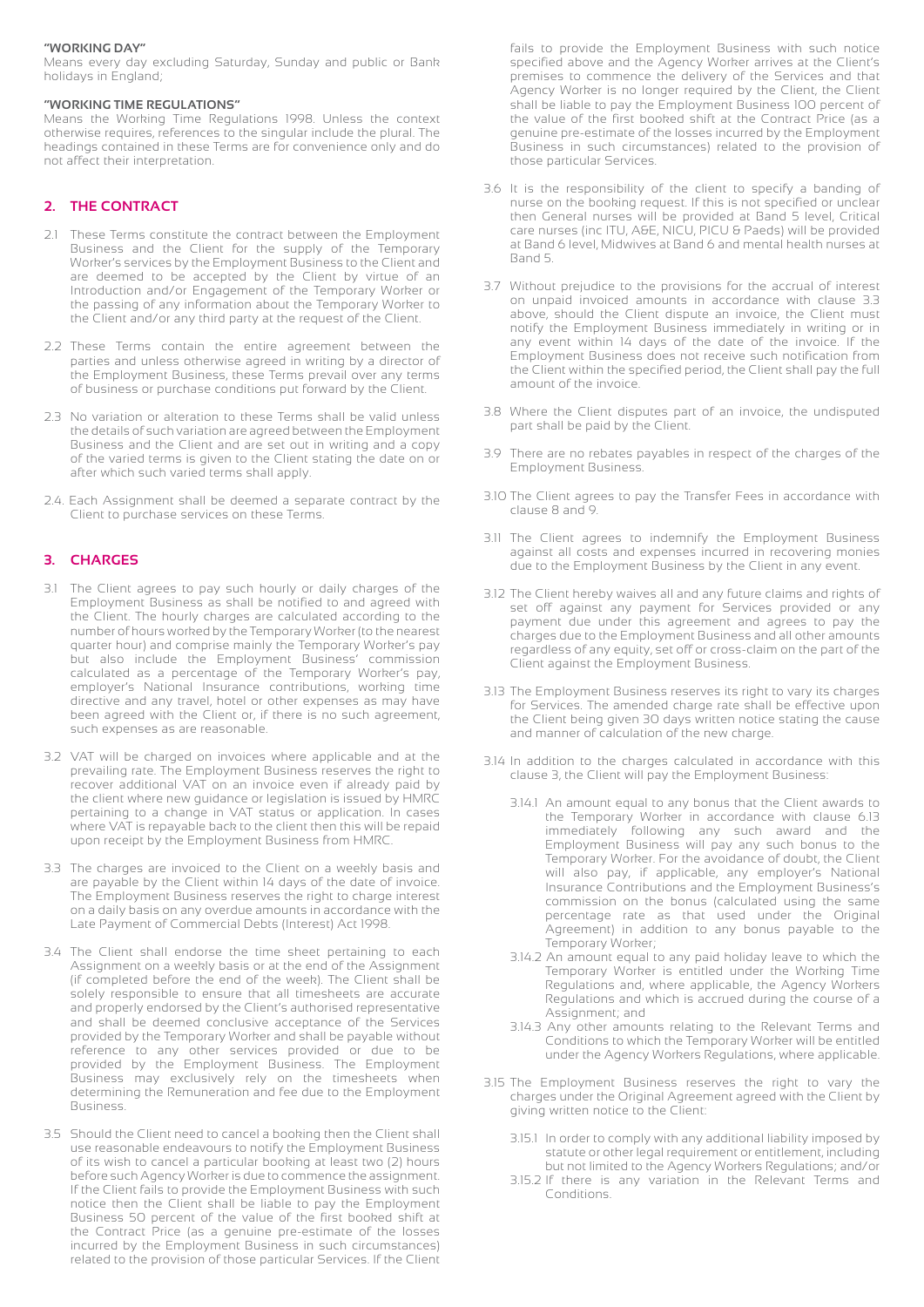# **4. RECRUITMENT SERVICES**

- 4.1 When making an Introduction of a Temporary Worker to the Client the Employment Business shall inform the Client of the identity of the Temporary Worker; that the Temporary Worker has the necessary or required experience, training, qualifications and any authorisation required by law or a professional body to work in the Assignment; whether the Temporary Worker will be employed by the Employment Business under a contract of service or apprenticeship or a contract for services; and that the Temporary Worker is willing to work in the Assignment.
- 4.2 Where such information is not given in paper form or by electronic means it shall be confirmed by such means by the end of the third business day (excluding Saturday, Sunday and any public or Bank holiday) following, save where the Temporary Worker is being Introduced for an Assignment in the same position as one in which the Temporary Worker had previously been supplied within the previous five business days and such information has already been given to the Client, unless the Client requests that the information be resubmitted.

# **5. SPECIAL SITUATIONS**

- 5.1 Where the Temporary Worker is required by law, or any professional body to have any qualifications or authorisations to work on the Assignment or the Assignment involves caring for or attending one or more Vulnerable Persons, the Employment Business will take all reasonably practicable steps to obtain and offer to provide to the Client:
	- Copies of any relevant qualifications or authorisations of the Temporary Worker, and
	- Two references from persons not related to the Temporary Worker who has agreed that the references they provide may be disclosed to the Client and has taken all reasonably practicable steps to confirm that the Temporary Worker is suitable for the Assignment. If the Employment Business is unable to do any of the above it shall inform the Client of the steps it has taken to obtain this information in any event.
- 5.2 The Hirer shall advise the Employment Business at the time of instructing the Employment Business to supply a Temporary Worker whether during the course of the Assignment, the Temporary Worker will be required to work with, care for or attend one or more Vulnerable Persons or engage in activity or otherwise be working in a position covered by the Safeguarding Vulnerable Groups Act 2006 or the Protecting Vulnerable Groups (Scotland) Act 2007 as applicable.
- 5.3 The Hirer shall assist the Employment Business by providing any information required to allow the Employment Business to comply with its statutory obligations under the Safeguarding Vulnerable Groups Act 2006 or the Protecting Vulnerable Groups (Scotland) Act 2007 as applicable and to allow the Employment Business to select a suitable Temporary Worker for the Assignment.
- 5.4 In particular in the event that the Hirer removes a Temporary Worker from an Assignment in circumstances which would require the Employment Business to provide information to the Independent Safeguarding Authority (or the equivalent authority) under the Safeguarding Vulnerable Groups Act 2006 or the Protecting Vulnerable Groups (Scotland) Act 2007, the Hirer will provide sufficient information to the Employment Business to allow it to discharge its statutory obligations.

#### **6. CLIENT OBLIGATIONS AND ACKNOWLEDGMENT**

- 6.1 At the end of each week of an Assignment (or at the end of the Assignment where it is for a period of one week or less) the Client shall sign the Employment Business' time sheet verifying the number of hours worked by the Temporary Worker during that week.
- 6.2 Signature of the time sheet by a representative of the Client is confirmation of the number of hours worked and acceptance of these terms and conditions. If the Client is unable to sign a time sheet produced for authentication by the Temporary Worker because the Client disputes the hours claimed, the Client shall inform the Employment Business as soon as is reasonably practicable and shall co-operate fully and in a timely fashion no more than 5 working days with the Employment Business to

 enable the Employment Business to establish what hours, if any, were worked by the Temporary Worker. Failure to sign the time sheet does not absolve the Client's obligation to pay the charges in respect of the hours worked.

- 6.3 The Client shall not be entitled to decline to sign a timesheet on the basis that he is dissatisfied with the work performed by the Temporary Worker. In cases of unsuitable work the Client should apply the provisions of clause 11.1 and 11.2 below.
- 6.4 The Client shall notify the Employment Business immediately and without delay and in any event within 24 hours if the Temporary Worker fails to attend work or notifies the Client that the Temporary Worker is unable to attend work for any reason.
- 6.5 Temporary Workers supplied by the Employment Business are engaged under contracts for services. They are not the employees of the Employment Business but are deemed to be under the supervision, direction and control of the Client from the time they report to take up duties and for the duration of the Assignment. The Client agrees to be responsible for all acts, errors or omissions of the Temporary Worker, whether wilful, negligent or otherwise as though the Temporary Worker was on the payroll of the Client.
- 6.6 Unless otherwise agreed in writing by the Employment Business, the Employment Business shall not be responsible for the costs of any telephone bills, meals, accommodation or any other charges which the Temporary Worker incurs during the Assignment.
- 6.7 The Client undertakes that it knows of no reason why it would be detrimental to the interests of the Temporary Worker for the Temporary Worker to fill the Assignment.
- 6.8 The Client will also comply in all respects with all statutes including, for the avoidance of doubt, the Working Time Regulations, Health and Safety At Work Act etc, by-laws, codes of practice and legal requirements to which the Client is ordinarily subject in respect of the Client's own staff including in particular the provision of adequate Employer's and Public Liability Insurance cover for the Temporary Worker during all Assignments.
- 6.9 The Client shall advise the Employment Business of any special health and safety matters about which the Employment Business is required to inform the Temporary Worker and about any requirements imposed by law or by any professional body, which must be satisfied if the Temporary Worker is to fill the Assignment. The Client will assist the Employment Business in complying with the Employment Business' duties under the Working Time Regulations by supplying any relevant information about the Assignment requested by the Employment Business and the Client will not do anything to cause the Employment Business to be in breach of its obligations under these Regulations. Where the Client requires or may require the services of a Temporary Worker for more than 48 hours in any week, the Client must notify the Employment Business of this requirement before the commencement of that week.
- 6.10 The Client will ensure that from Working Day 1 of the Assignment the Temporary Worker has the right to be treated no less favourably than a Comparable Employee or worker of the Client in relation to:
	- 6.10.1 The collective facilities and amenities (e.g. canteen, childcare facilities and transport services) provided by the Client (unless the Client can justify less favourable treatment on objective grounds); and
	- 6.10.2The right to be informed by the Client of any relevant vacant posts with the Client and giving the Temporary Worker the same opportunity as a comparable employee or worker of the Client to find permanent employment with the Client. This does not mean however that the inscope Temporary Worker is entitled to be employed by the Client.
- 6.11 The Client acknowledges that they will be liable for any failure to comply with its obligations in Clause 6.10.
- 6.12 To enable the Employment Business to comply with its obligations under the Agency Workers Regulations, the Client undertakes as soon as possible prior to the commencement of each Assignment and/or during each Assignment (as appropriate) and/or at any time at the Employment Business's request: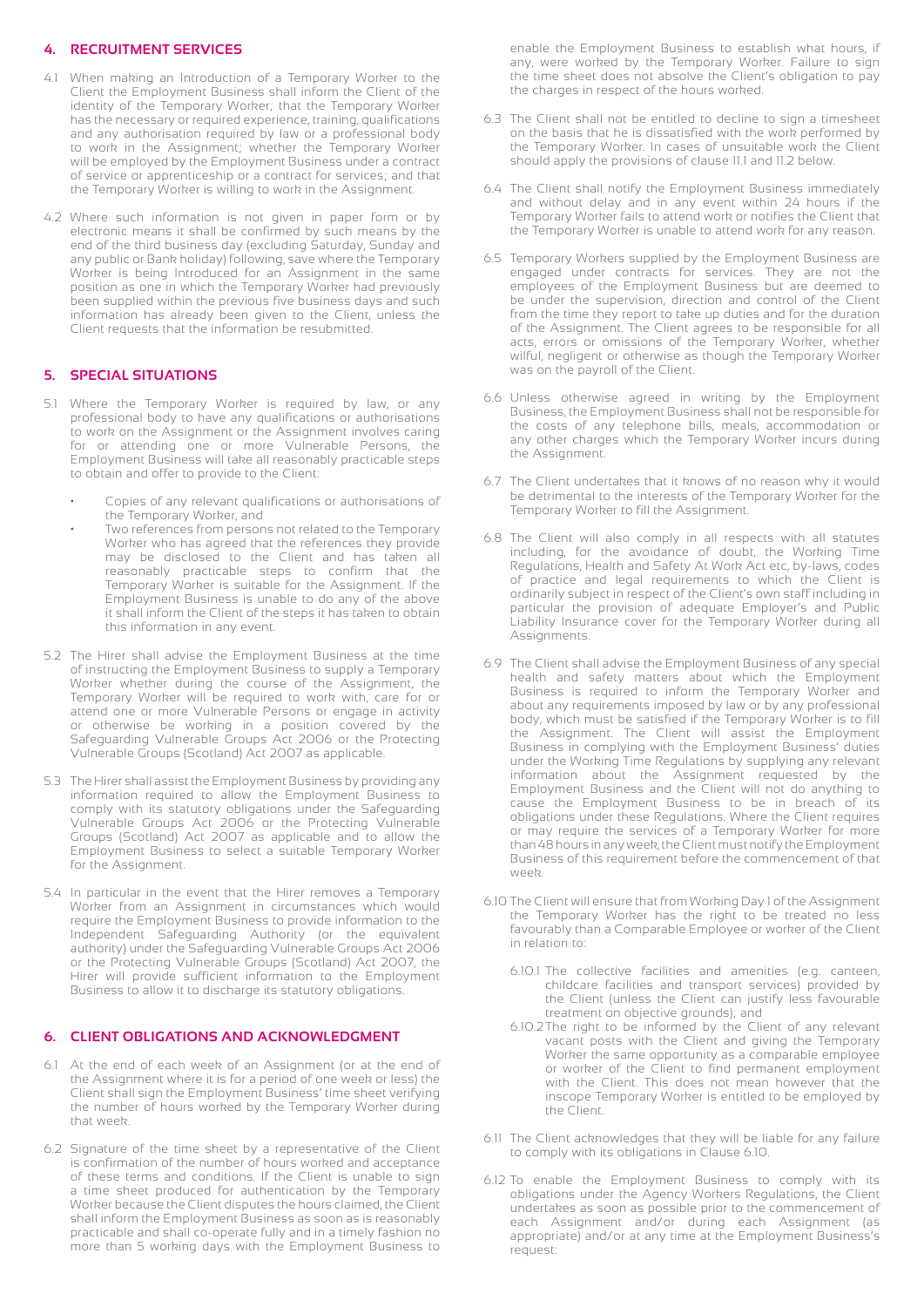- 6.12.1 To inform the Employment Business of any Calendar Weeks since 1 October 2011 in which the relevant Temporary Worker has worked in the same or a similar role with the Client via any third party prior to the date of commencement of the relevant Assignment and/or during the relevant Assignment which count or may count towards the Qualifying Period;
- 6.12.2 If, since 1 May 2015, the Temporary Worker has worked in the same or a similar role with the Client via any third party prior to the date of commencement of the relevant Assignment and/ or works in the same or a similar role with the Client via any third party during the relevant Assignment, to provide the Employment Business with all the details of such work, including (without limitation) details of where, when and the period(s) during which such work was undertaken and any other details requested by the Employment Business;
- 6.12.3 To inform the Employment Business if the Temporary Worker has prior to the date of commencement of the relevant Assignment and/or during the relevant Assignment:
	- 6.12.3.1 Completed two or more assignments with the Client;
	- 6.12.3.2 Completed at least one assignment with the Client and, where appropriate, one or more earlier assignments with any member of the Client's group; and/or
	- 6.12.3.3 Worked in more than two roles during an assignment with the Client and on at least two occasions worked in a role that was not the same role as the previous role;
- 6.12.4 Save where the Temporary Worker will not complete the Qualifying Period during the term of the Assignment, to:
- 6.12.4.1 Provide the Employment Business with details, written or otherwise, of the Relevant Terms and Conditions of the Temporary Worker would be entitled to for doing the same job if the Temporary Worker had been recruited directly by the Client as an employee or worker at the time the Qualifying Period commenced or with those of a Comparable Employee;
	- 6.12.4.2 Inform the Employment Business in writing, or otherwise, whether the Relevant Terms and Conditions provided are those of a hypothetical directly recruited employee or worker or those of a Comparable Employee;
	- 6.12.4.3 If the Relevant Terms and Conditions provided are those of a Comparable Employee, provide the Employment Business with a written explanation of the basis on which the Client considers that the relevant individual is a Comparable Employee; and
	- 6.12.4.4 Inform the Employment Business in writing of any variations in the Relevant Terms and Conditions made at any time during the relevant Assignment after the Qualifying Period commenced; and
	- 6.12.4.5 Save where the Temporary Worker will not complete the Qualifying Period during the term of the Assignment, to provide the Employment Business with written details of its pay and benefits structures and appraisal processes and any variations of the same.
	- 6.12.5 The Client acknowledges that once the Qualifying Period has elapsed, a pregnant Temporary Worker has additional rights and the Client agrees to:
		- 6.12.5.1 Pay for time off for the pregnant Temporary Worker to attend ante-natal medical appointments and ante-natal classes;
		- 6.12.5.2 Offer suitable alternative work (paid at the same rate as the original assignment) if the Client cannot make reasonable adjustments and the pregnant Temporary Worker cannot complete the original Assignment for health and safety reasons; and
		- 6.12.5.3 Pay the pregnant Temporary Worker for the remaining duration of the original assignment if the Client cannot find suitable alternative work.
- 6.13 In addition, for the purpose of awarding any bonus to which the Temporary Worker may be entitled under the Agency Workers Regulations, the Client will, if required:
- 6.13.1 Integrate the Temporary Worker into its relevant performance appraisal system;
- 6.13.2 Assess the Temporary Worker's performance;
- 6.13.3 Provide the Employment Business with copies of all documentation relating to any appraisal of the Temporary Worker, including without limitation written details of the outcome of any appraisal and the amount of any bonus awarded; and
- 6.13.4 Provide the Employment Business with all other assistance the Employment Business may request in connection with the assessment of the Temporary Worker's performance for the purpose of awarding any bonus.
- 6.14 The Client will comply with all the Employment Business' requests for information and any other requirements to enable the Employment Business to comply with the Agency Workers Regulations.
- 6.15 The Client warrants that:
	- 6.15.1 All information and documentation supplied to the Employment Business in accordance with clauses 6.12, 6.13 and 6.14 is complete, accurate and up-to-date; and
	- 6.15.2 It will, during the term of the relevant Assignment, immediately inform the Employment Business in writing of any subsequent change in any information or documentation provided in accordance with clauses 6.12, 6.13 and 6.14;
- 6.16 Without prejudice to clause 10.7 and 10.8, the Client shall inform the Employment Business in writing of any:
	- 6.16.1 Oral or written complaint the Temporary Worker makes to the Client which is or may be a complaint connected with rights under the Agency Workers Regulations; and
- 6.16.2 Written request for information relating to the Relevant Terms and Conditions that the Client receives from the Temporary Worker as soon as possible but no later than 7 calendar days from the day on which any such oral complaint is made to or written complaint or request is received by the Client and the Client will take such action and give such information and assistance as the Employment Business may request, and within any time-frame requested by the Employment Business, in order to resolve any such complaint or to provide any such information in a written statement to the Temporary Worker within 28 days of the Client's receipt of such the Client will provide the Employment Business with a copy of any such written statement.

# **7. PAYMENT OF THE TEMPORARY WORKER**

7.1 The Employment Business assumes responsibility for paying the Temporary Worker and where appropriate, for the deduction and payment of National Insurance Contributions and PAYE Income Tax applicable to the Temporary Worker pursuant to sections 44-47 of the Income Tax (Earnings and Pensions) Act 2003.

# **8. TEMP-TO-TEMP AND TEMP-TO-PERM**

- 8.1 If during or following the supply of a Temporary Worker by the Employment Business to the Client the Client Engages the Temporary Worker within the Relevant Period either (1) directly or (2) pursuant to being supplied by another employment business the Client shall be liable to pay a Transfer Fee to the Employment Business.
- 8.2 All Transfer Fees are calculated as follows: 25% of the monthly Remuneration x 12, or if the actual amount of the Remuneration is not known, the hourly charges agreed pursuant to clause 3.1 multiplied by 300 times the hourly charge.
- 8.3 No refund of the Transfer Fee will be paid in the event that the Engagement subsequently terminates. VAT is payable in addition to any fee due where applicable.
- 8.4 The Transfer Fee shall not be payable if the Client gives written notice to the Employment Business that it intends to continue the hire of the Temporary Worker for a further period of six months (Extended Assignment) before it Engages the Temporary Worker other than through the Employment Business.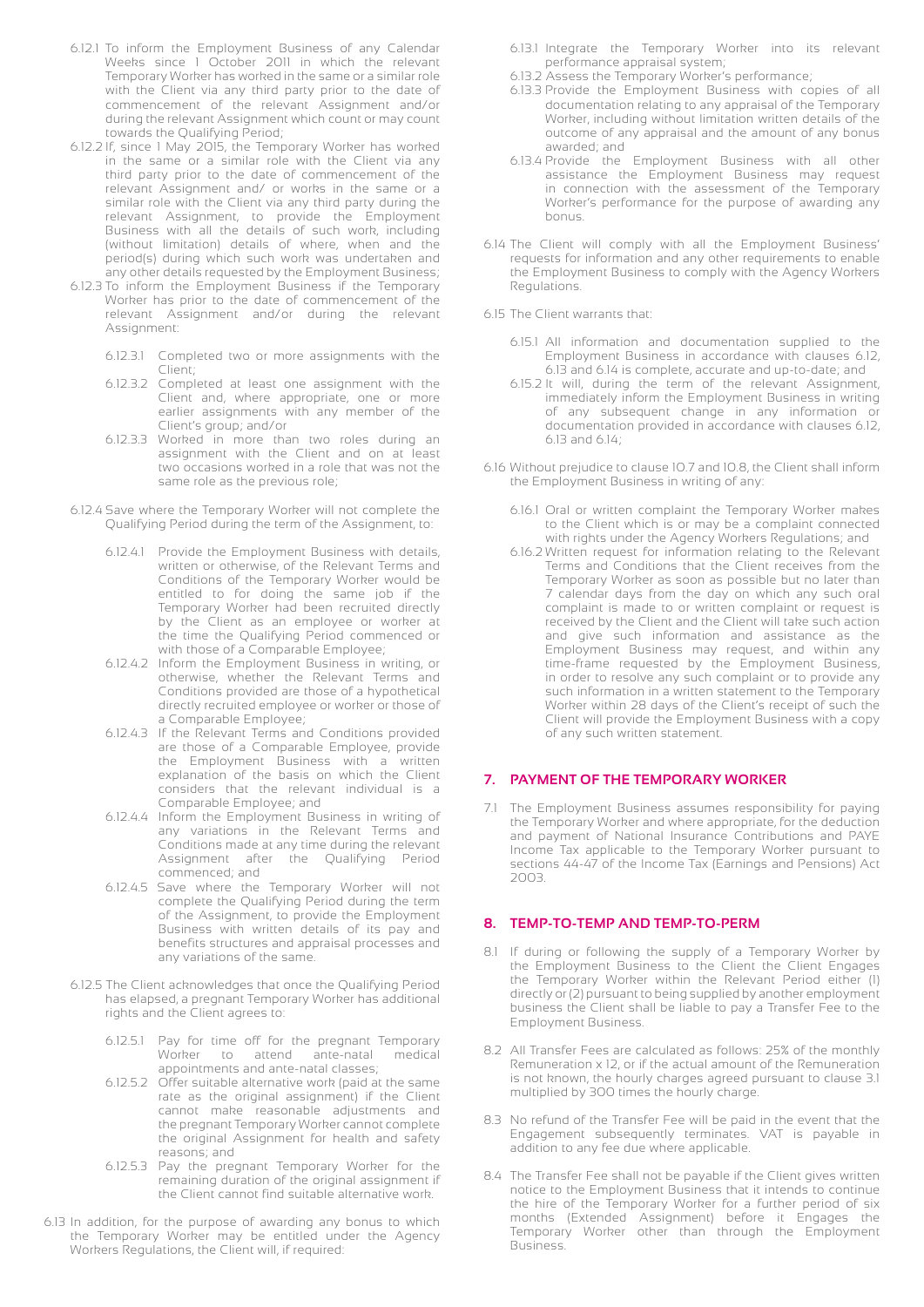- 8.5 Where the Client decides to have the Temporary Worker supplied by the Employment Business for the Extended Assignment:
	- 8.5.1 The Temporary Worker charges payable by the Client during the Extended Assignment shall be those applicable immediately before the Employment Business received the Client's notice of election.
	- 8.5.2 At the end of the Extended Assignment, the Client may Engage the Temporary Worker without paying the Transfer Fee.
	- 8.5.3 If the Client chooses an Extended Assignment, but Engages the Temporary Worker before the end of the Extended Assignment, the Transfer Fee may be charged by the Employment Business and may at the Employment Businesses discretion be reduced proportionately to reflect the amount of the Extended Assignment charges paid or payable by the Client.
- 8.6 Where there has been an Introduction but no supply the Client shall pay the Employment Business a Transfer Fee as set out in clause 8.2, if within 6 months of the Introduction date the Client Engages the Temporary Worker unless the Client chooses an Extended Assignment in accordance with clause 8.4 in which case the provisions of clause 8.5 shall apply.
- 8.7 The Client acknowledges that failure to notify Nursing Direct Ltd in the event that the Client employs a worker pursuant to Clause 8.1 or 9.1 will cause Nursing Direct Ltd to sustain losses over and above the value of the fees set out in Clause 8.2. In such an event the Client shall pay Nursing Direct Ltd a further administrative fee of £2,000 plus VAT, which the parties agree is a reasonable pre-estimate of the losses suffered by Nursing Direct Ltd as a result of the Client's failure to notify Nursing Direct Ltd.

# **9. TEMP-TO-THIRD PARTY**

- 9.1 If during or following the supply of a Temporary Worker by the Employment Business to the Client, the Client Introduces the Temporary Worker to a third party including any Affiliate of the Client which results in the Engagement of the Temporary Worker by the third party within the Relevant Period, the Client shall be liable to pay a Transfer Fee to the Employment Business in accordance with clause 8.2.
- 9.2 In the event that there is an Introduction of a Temporary Worker to the Client which does not result in the supply of that Temporary Worker by the Employment Business to the Client, but the Temporary Worker is Introduced by the Client to a third party which results in the Engagement of the Temporary Worker by the third party including any Affiliate of the Client within six months from the Introduction date the Client shall immediately notify the Engagement to the Employment Business and be liable to pay a Transfer Fee.

# **10. LIABILITY**

- 10.1 Whilst reasonable effort is made by the Employment Business to give satisfaction to the Client by ensuring reasonable standards of skills, integrity and reliability from Temporary Workers and further to provide them in accordance with the Client's booking details, the Employment Business is not liable for any loss, expense, damage or delay arising from any failure to provide any Temporary Worker for all or part of the period of booking or from the negligence, dishonesty, misconduct or lack of skill of the Temporary Worker.
- 10.2 Temporary workers supplied by the Employment Business pursuant to these Terms are engaged under contracts for services. They are not the employees of the Employment Business but are deemed to be under the supervision and direction of the Hirer from the time they report to take up duties and for the duration of the Assignment. The Hirer agrees to be responsible for all acts, errors or omissions of the Nurse, whether wilful, negligent or otherwise as though the Nurse was on the payroll of the Hirer.
- 10.3 The Hirer shall advise the Employment Business of any special health and safety matters about which the Employment Business is required to inform the Temporary Worker and about any requirements imposed by law or by any professional body, which must be satisfied if the Temporary Worker is to fill the Assignment.
- 10.4 The Hirer will also comply in all respects with all statutory provisions as are in force from time to time including, for the avoidance of doubt, but not limited to the Working Time Regulations, Health and Safety At Work etc. Act 1974, the Management of Health and Safety at Work Regulations 1999, by-laws, codes of practice and legal requirements to which the Hirer is ordinarily subject in respect of the Hirer's own staff (excluding the matters specifically mentioned in clause 7 above), including in particular the provision of adequate Employer's and Public Liability Insurance cover for the Temporary Worker during all Assignments.
- 10.5 The Client shall indemnify and keep indemnified the Employment Business against any costs, claims or liabilities incurred by the Employment Business arising out of any Assignment or arising out of any non-compliance with clauses 3, 6, 7 and/or as a result of any breach of these Terms by the Client.
- 10.6 The following provisions of this clause 10 set out the entire financial liability of the Employment Business (including any liability for the acts or omissions of its employees, agents and sub-contractors) to the Client in respect of:
	- 10.6.1 Any breach of this Agreement; and
	- 10.6.2Any representation, statement or tortuous act or omission including negligence arising under or in connection with this Agreement.
- 10.7 All warranties, conditions and other terms implied by law are, to the fullest extent permitted by law, excluded from these Terms.
- 10.8 Nothing in these Terms excludes or limits the liability of the Employment Business for death or personal injury caused by the Employment Business negligence or for fraudulent misrepresentation.
- 10.9 Subject to clauses 10.4 and 10.5:
	- 10.9.1 The Employment Business total liability in contract, tort (including negligence or breach of statutory duty), misrepresentation or otherwise, arising in connection with the performance or contemplated performance of the Assignment, shall not exceed 120% of the charges paid by the Client to the Employment Business in respect of the specific Assignment giving rise to the liability;
	- 10.9.2The Employment Business shall not be liable to the Client for any loss of profit, loss of business, depletion of goodwill, costs, expenses or any indirect or consequential loss or damage, whatsoever (howsoever caused) which arise out of or in connection with the Assignment.
- 10.10 Each party shall inform the other in writing of any AWR Claim which comes to the notice of the party as soon possible but no later than 7 calendar days from the day on which any such AWR Claim comes to the notice of the party.
- 10.11 If the Temporary Worker brings, or threatens to bring, any AWR Claim, the parties undertake to the other to take such action and give such information and assistance as the other party may request, and within any time-frame requested by the other party and at their own cost, to avoid, dispute, resist, mitigate, compromise or defend any such AWR Claim and to appeal against any judgment given in respect thereof.

# **11. TERMINATION**

- 11.1 The Client undertakes to supervise the Temporary Worker sufficiently to ensure the Client's satisfaction with the Temporary Worker's standards of workmanship. If the Client reasonably considers that the services of the Temporary Worker are unsatisfactory, the Client may terminate the Assignment either by instructing the Temporary Worker to leave the Assignment immediately, or by directing the Employment Business to remove the Temporary Worker.
- 11.2 In accordance with clause 11.1, the Employment Business may, in such circumstances, reduce or cancel the charges for the time worked by that Temporary Worker, provided that the Assignment terminates:
	- 11.2.1 Within two hours of the Temporary Worker commencing the Assignment where the booking is for more than seven hours; or